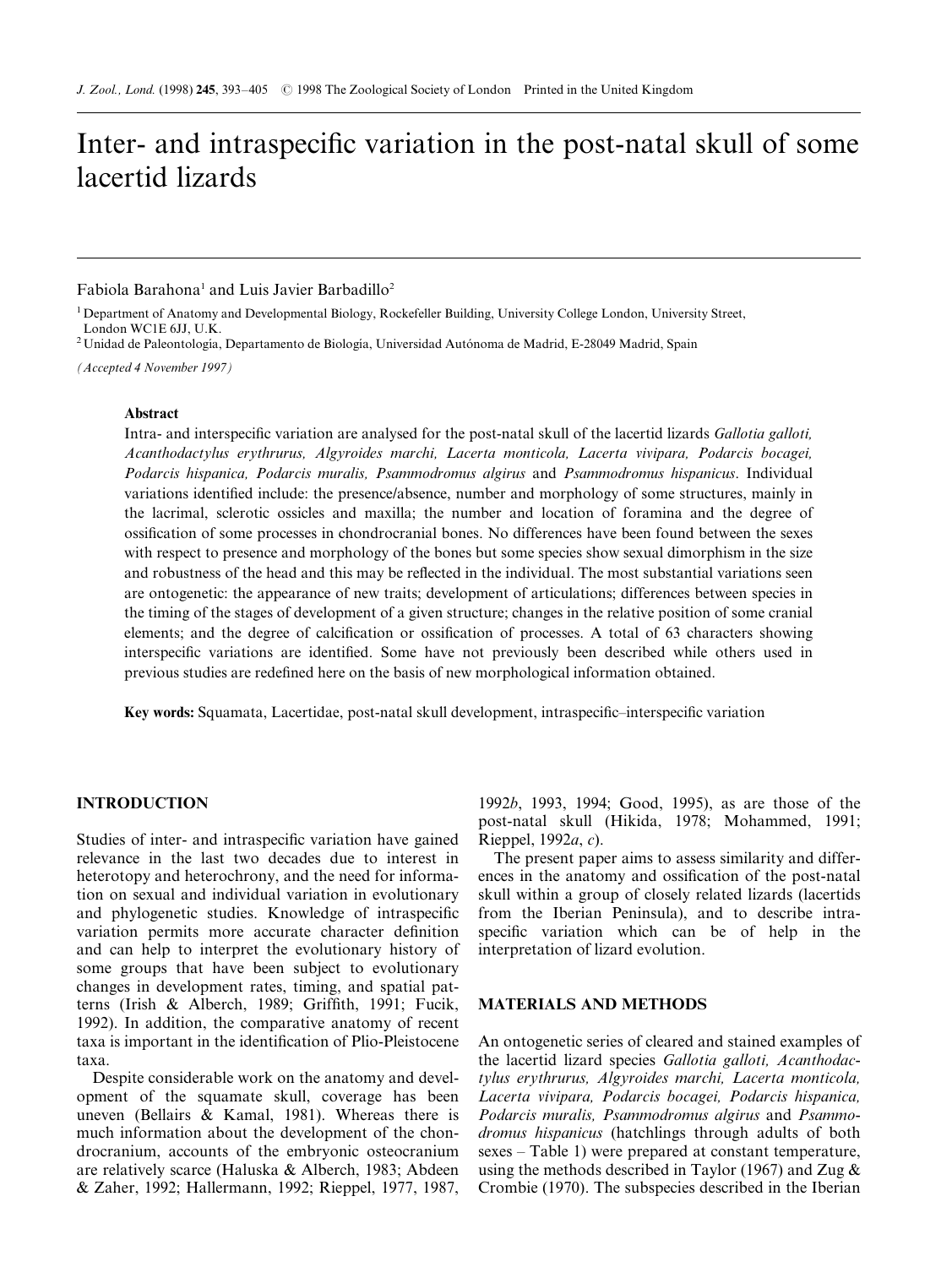Table 1. Measurements of the pileus length (mm) in different stages in articulated skulls (measured from tip of skull to occipital scale and determined to an accuracy of  $0.5$  mm). x, average;  $s^2$ , variance; min, minimum; max, maximum

| Species       | Stage 1          |                               | Stage 2          |                              | Stage 3        |                               | Stage 4          |                                |
|---------------|------------------|-------------------------------|------------------|------------------------------|----------------|-------------------------------|------------------|--------------------------------|
|               | $\boldsymbol{n}$ | $x, s^2$<br>$min-max$         | $\boldsymbol{n}$ | $x, s^2$<br>$min-max$        | $\mathfrak n$  | $x, s^2$<br>$min-max$         | $\boldsymbol{n}$ | $x, s^2$<br>$min-max$          |
| G. galloti    | 3                | 10.57, 0.02<br>$10.4 - 10.75$ | 8                | 11.28, 0.13<br>$10.8 - 11.8$ | $\overline{4}$ | 13.03, 0.75<br>$11.85 - 14$   | 9                | 24.02, 14.43<br>$20.9 - 34.1$  |
| P. algirus    | 11               | 7.77, 0.08<br>$7.3 - 8.2$     | 6                | 9.08, 0.35<br>$84 - 9.7$     | 8              | 12.12, 0.26<br>$11.45 - 13.1$ | 15               | 16.01, 1.04<br>$14.37 - 18.55$ |
| P. hispanicus | 9                | 6.77, 0.07<br>$6.27 - 7.3$    | 14               | 7.91, 0.10<br>$7.3 - 8.4$    | 13             | 9.35, 0.27<br>$8.4 - 10$      | 4                | 10.41, 014<br>$10 - 11$        |
| A. erythrurus | 5                | 8.12, 0.22<br>$7.2 - 8.5$     | 4                | 9.99, 0.98<br>$9 - 11.5$     | 7              | 13.40, 1.37<br>$12 - 15.25$   | 14               | 15.97.0.24<br>15.55–17.35      |
| A. marchi     | 5                | 6.8, 0.05<br>$6.55 - 7.1$     | 3                | 9.23, 0.01<br>$9.1 - 9.4$    | 6              | 10.31, 0.05<br>$9.95 - 10.65$ | 5                | 11.08, 0.05<br>$10.7 - 11.45$  |
| P. hispanica  | $\overline{4}$   | 7.03, 0.07<br>$7 - 7.1$       | 8                | 8.37, 0.07<br>$8.05 - 8.9$   | 9              | 11.28, 0.65<br>$10.1 - 12.9$  | 5                | 14.44, 0.39<br>$13.4 - 15.5$   |
| P. muralis    | 5                | 6.91, 0.01<br>$6.8 - 7.05$    | 6                | 7.56, 0.04<br>$7.25 - 7.9$   | 9              | 11.84, 1.62<br>$9.75 - 13.2$  | 10               | 15.58, 0.27<br>$14.7 - 16.4$   |
| P. bocagei    | 5                | 6.91, 0.03<br>$6.7 - 7.15$    | 11               | 8.35, 0.36<br>$7.35 - 9.25$  | 14             | 10.51, 0.45<br>$9.3 - 11.5$   | 17               | 12.68, 0.53<br>11.95-14.8      |
| L., monticola | 16               | 7.1, 0.19<br>$6.3 - 8$        | 10               | 10, 1.27<br>$8.2 - 11.35$    | 30             | 13.41, 0.96<br>11.35–14.75    | 25               | 16.45, 1.25<br>$14.8 - 18.5$   |
| L. vivipara   | 4                | 5.98, 0.02<br>$5.8 - 6.2$     | 8                | 6.71, 0.02<br>$6.4 - 6.9$    | 9              | 8.38, 0.67<br>$7.15 - 9.45$   | 8                | 10.57, 0.5<br>$9.6 - 11.6$     |

Table 2. Measurements of the pileus length (mm) in disarticulated skulls (measured from tip of skull to occipital scale and determined to the accuracy of 0.5 mm).  $x$ , average;  $s^2$ , variance; min, minimum; max, maximum

| Species       | $\boldsymbol{n}$ | $x, s^2$<br>$min-max$         | $\boldsymbol{n}$ | $x, s^2$<br>$min-max$         |
|---------------|------------------|-------------------------------|------------------|-------------------------------|
| G. galloti    | 8                | 28.62, 13.36<br>$24.9 - 24.7$ | 6                | 21.35, 20.35<br>$11.8 - 25.7$ |
| P. algirus    | 12               | 14.9, 10.77<br>$8.45 - 18.7$  | 12               | 13.43, 4.27<br>8.05-16.45     |
| P. hispanicus | 15               | 9.71, 0.66<br>$8.3 - 11$      | 19               | 9.28, 0.47<br>$7.45 - 10.4$   |
| A. erythrurus | 15               | 13.1, 9.79<br>$8 - 17.17$     | 12               | 12.4, 8.57<br>$9 - 15.85$     |
| A. marchi     | 15               | 10.54, 1.12<br>$7.9 - 11.75$  | 9                | 9.64, 0.51<br>$8.4 - 10.5$    |
| P. hispanica  | 15               | 11.04, 3.06<br>$8.25 - 13.4$  | 18               | 9.94, 1.62<br>$6.95 - 11.5$   |
| P. muralis    | 18               | 13.13, 3.65<br>7.55-15.25     | 16               | 11.77, 1.92<br>$7.5 - 13.7$   |
| P. bocagei    | 17               | 11.46, 4.63<br>$8.5 - 15.25$  | 8                | 10.68, 3.004<br>$8.5 - 12.45$ |
| L. monticola  | 12               | 14.09, 4.43<br>$11.7 - 17.8$  | 13               | 13.05, 2.63<br>$9.95 - 15.4$  |
| L. vivipara   | 14               | 9.09, 2.32<br>$6.5 - 11.2$    | 12               | 9.70, 0.46<br>7.84-10.35      |

Peninsula for L. monticola and P. bocagei were included. Measurements were taken with callipers before clearing and staining and the illustrations were made using a stereo microscope equipped with a camera lucida. For a more detailed understanding of the skull, the anatomy was also studied using disarticulated skull material

(Table 2). The hyoid and columellar apparatus and left eye were removed in the examples to be able to see the bones covered by them. The collection is held in the Department of Biology, Universidad Autónoma de Madrid (Spain). Catalogue numbers for the specimens studied are: UAM.R.Ac1-Ac54, UAM.R.Al1-Al43, UAM.R.Gg1-Gg38, UAM.R.H1-H56, UAM.R.Lm1-Lm104, UAM.R.Lv1-Lv56, UAM.R.M1-M61, UAM.R.Pb1-Pb76, UAM.R.Ph1-Ph81, UAM.R.Ps1-Ps64. Abbreviations are as follows: UAM.R, Universidad Autónoma de Madrid Reptiles; Ac, A. erythurus; Al, A. marchi; Gg, G. galloti; H, P. hispanica; Lm, L. monticola; Lv, L. vivipara; M, P. muralis; Pb, P. bocagei; Ph, P. hispanicus; Ps, P. algirus.

We recognize 4 successive developmental stages that group specimens with similar anatomical features. The first stage represents captive bred newborn (P. algirus, P. hispanicus, A. erythrurus and L. monticola) as well as examples collected in the field with sizes similar to those described by Braña (1986), Barbadillo, Castilla and Borreguero (1987), Castanet & Báez (1991), Galán (1992) and Díaz-Uriarte (1993). The last stage describes the general morphology of the adult skull, that is, for each species, the size stage reached at which no or few further morphological modifications take place in relation to the traits under consideration. Between newborn and adult, we recognize 2 intermediate stages. The sequences of the changes are quite similar in all species, and for this reason are described in detail only for G. galloti. For the remaining species we note only the most important differences with reference to G. galloti.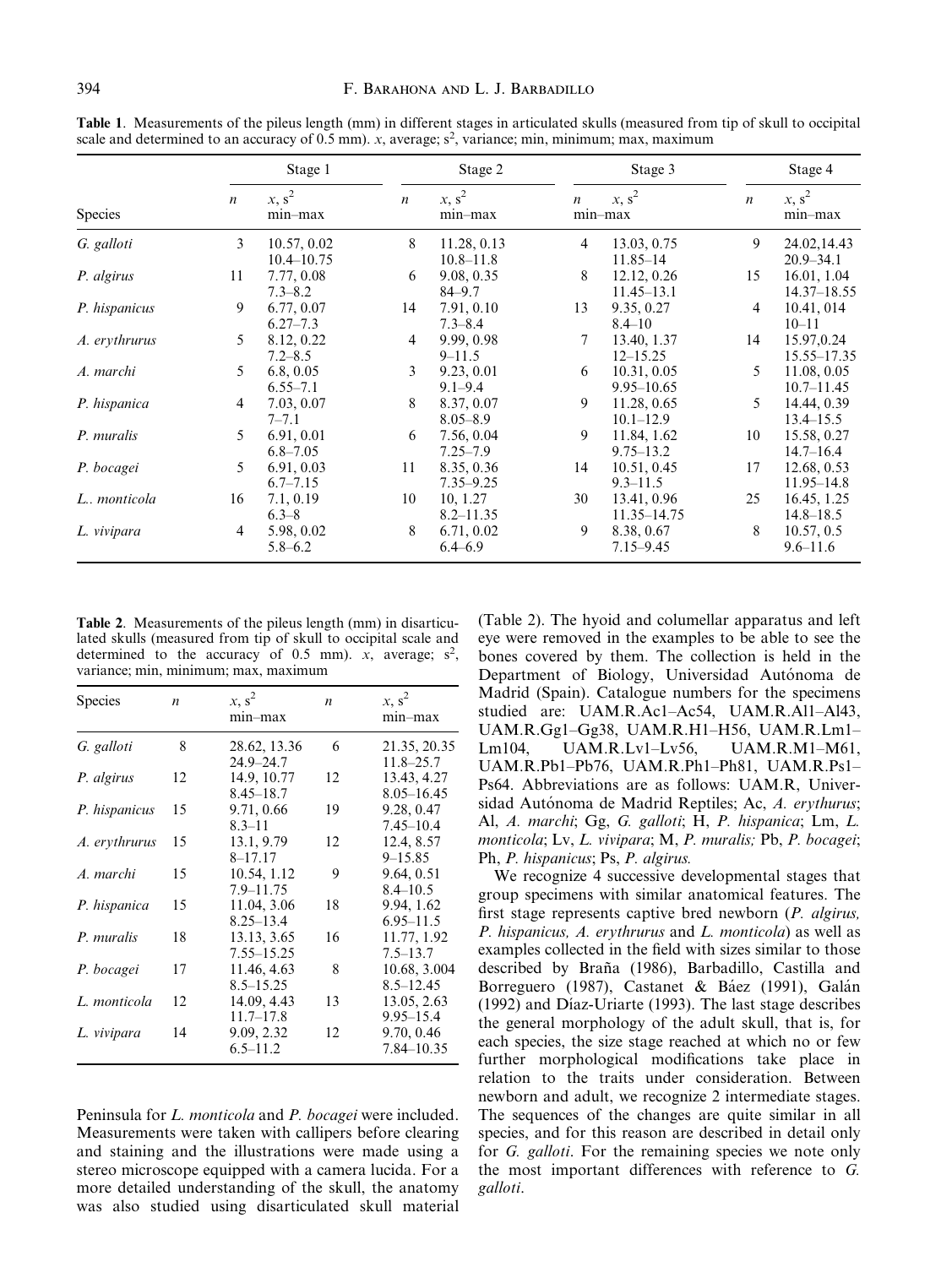

Fig. 1. Dorsal (A) and ventral (B) views of the cranium and lateral (C) and medial (D) views of the mandible of Gallotia galloti (UAM.R.Gg29) at Stage 1. Abbreviations: ang, angular; ar, articular; b, basioccipital; c, coronoid; d, dentary; ec, ectopterygoid; ex, exooccipital; f, frontal; fe.su, fenestra supratemporal; ju, jugal; la, lacrimal; m, maxilla; mck, Meckelian canal; n, nasal; or, orbitosphenoid; p, parietal; pal, palpebral; pf, parasphenoid ; pl, palatine; post, postorbitofrontal; pr, premaxilla; prf, prefrontal; proo, prootic; pt, pterygoid; qu, quadrate; sang, surangular; sm, septomaxilla; soc, supraoccipital; sp, splenial; sph, sphenoid; sq, squamosal; st, supratemporal; v, vomer. Scale bar  $= 1$  mm

# RESULTS

## Developmental stages of the skull

### Stage 1

Skull size is given in Table 1.

Figure 1. In newborn G. galloti, the skull is relatively shorter and broader than in the adult, is not depressed, and has large orbits and nares. All bones are present except the supraoculars, cranial and infratemporal osteoderms.

Joints between bones in the neurocranium are separated by wide growing cartilaginous areas. The distal ends of the basipterygoid processes, the orbitosphenoids and the processus ascendens of the supraoccipital also remain cartilaginous. The basicranial fenestra is open. The ventrolateral crests of the sphenoid and sphenooccipital tubercles are barely developed and do not contact. The semicircular canals and supratrigeminal processes are very conspicuous. The alar process of the prootic is scarcely developed and does not reach the epipterygoid. In the auditory fossa there are four foramina for the auditory and facial nerves. The posterior and paroccipital processes of the prootic and otooccipital are barely developed. The basipterygoid

processes of the sphenoid are expanded laterally and medially, with a basal constriction at the junction with the sphenoid body.

The bones derived from the splanchnocranium also retain cartilaginous areas, notably the distal parts of the cephalic and mandibular condyles of the quadrate; the condyle and the posterior tip of the retroarticular process in the articular; and both ends of the epipterygoid. The quadrate has not developed the pterygoid lappet. At this stage the pterygoid meniscus and the intercalary cartilage are visible. The columella is completely ossified and has a relatively shorter body and a larger footplate than in adults; the extracolumella is cartilaginous. In the hyoid apparatus the first ceratobranchial is ossified, and there are 14 ossified sclerotic ossicles, as occur in other lacertid lizards (Underwood, 1984).

Some parts of the dermatocranium are either unossi fied (anterior and central area of the parietal and frequently posteromedial area of the frontals) or only partially ossified (dorsal process of the maxilla, anterior part of the nasal, anterolateral process of the palatine and rostrum of the parasphenoid).

The frontals are strongly constricted so that the medial edges of the pterygoid and palatine are visible in dorsal view. The anteromedial edges of both frontals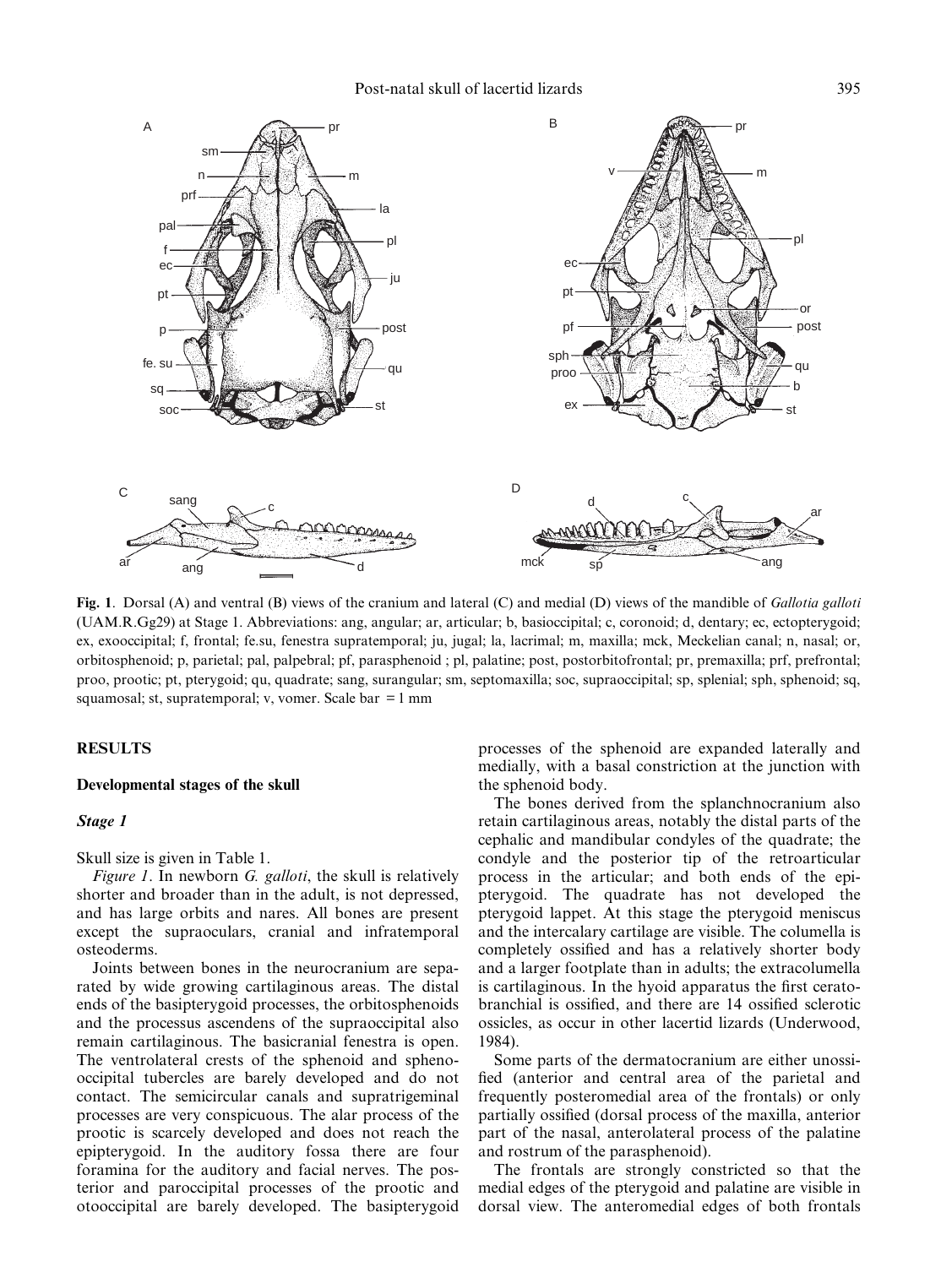touch but the posteromedial ones are divergent. The ventral process of the frontal does not reach the palatine crest and the suture between this process and the posteroventral process of the prefrontal is discontinuous, appearing as a gap between both processes. The parietal is ossified along its lateral margins and its posterior parts, so that there is no dermal bone covering of the brain (except for the olfactory tract). The lappets of the parietal are scarcely defined and the pineal foramen is not visible. The posterior processes of the parietal are short, narrow and arranged in parallel. In ventral view the parietal fossa has a broadly convex shape and the ventral crests are continuous and weakly developed.

The posterodorsal process of the premaxilla has parallel borders and barely separates the tips of the nasals. The overlap of the anterior process of the maxilla onto the premaxilla is incomplete, leaving a small gap between both structures. However, the posterior process of the nasal and the dorsal process of the maxilla overlap the frontals to some degree.

The bones of the supratemporal arch are present but the dermal covering of the upper temporal fenestra is incomplete. The posterior process of the prefrontal is short and does not reach the narrowest area of the frontal. Postfrontal and postorbital form a single postorbitofrontal bone. The quadratojugal process of the jugal is well developed. The lacrimal is tiny and very thin, with a pointed posterior end. It is located between the prefrontal, maxilla and jugal. The squamosal is slightly curved medially with a hockey stick shape. The supratemporal is also a very small bone, located between the posterior process of the parietal, squamosal, paroccipital process and quadrate.

In the palate, the anterior border of each vomer fails to reach the incisive process of the premaxilla, while the lateral margin reaches but does not overlap the medial margin of the maxilla, leaving the vomeronasal fenestra and the choana incompletely separated (paleochoanate). The septomaxilla has a rounded posterolateral margin and can be seen in a dorsal view of the cranium. The anteromedial processes of the pterygoids are convergent, enclosing a wide pyriform recess; there are no pterygoid teeth. The lateral areas of articulation between vomer-palatine and palatine-pterygoid have not established contact, and the anterior process of the ectopterygoid does not reach the palatine.

In the mandible, the anterior region of the splenial is reduced and the Meckelian canal is more open than in the adult. Meckel's cartilage extends from the articular to the symphysis of the dentary. At the posterior margin of the dentary the ventral process is larger than the dorsal one, while the dorsal process of the coronoid is directed posteriorly.

Gallotia galloti shows heterodonty. In the premaxilla, all teeth are of approximately the same size and are monocuspid, with a central cusp and a convex external surface. There is a diastema between the premaxillary and maxillary teeth. In the maxilla and dentary the morphology of the tooth crown experiences a gradual

change from anterior to posterior, thus the first dental positions are occupied by small monocuspid teeth, asymmetric in lingual view with the cuspid orientated distally. In the following positions, the teeth show a groove or a small, sometimes almost imperceptible, cuspid on the anterior lingual surface, which becomes more prominent on posterior teeth. The intermediate positions are occupied by larger teeth, some bicuspid with a principal distal cusp and another much smaller mesial one, some tricuspid with a central principal cusp and smaller mesial and distal secondaries. The change from bicuspid tooth to tricuspid is similar to that described for monocuspid–bicuspid, with the difference that the groove appears in the posterior zone of the tooth. The last positions are occupied by tricuspid teeth a little larger than the more anterior ones.

At the equivalent stage, the remaining species have a similar pattern to that described for G. galloti, although the following differences have been found: the snout is already depressed in A. erythrurus and in L. vivipara the nares are small; in A. erythrurus, A. marchi, L. monticola, Podarcis spp., L. vivipara and P. hispanicus the nasal lacks an anteromedial process, but this process begins to develop very early in the post-natal ontogeny; the postfrontal and postorbital remain separate in A. erythrurus, Podarcis spp., L. monticola and A. marchi (Fig. 5a); in Podarcis spp. the posterior process of the prefrontal is long and reaches the most waisted zone of the frontal; the posterior process of the maxilla has a lateral step in L. monticola monticola and Podarcis spp. (Fig. 5b); A. erythrurus lacks a quadratojugal process on the jugal (Fig. 5c); the quadrate has already developed a welldeveloped pterygoid lappet in Podarcis spp.; in A. erythrurus the septomaxilla has no posteromedial process and the posterolateral margin is angular (Fig. 5d); in A. erythrurus and P. hispanicus the lateral margin of the vomer fails to reach the medial border of the maxillary shelf; the auditory fossa of the prootic contains three instead of four foramina in L. vivipara, A. marchi, Podarcis spp. and L. monticola (Fig. 5e); in A. erythrurus the dentary has posterior projections of equal length, while the retroarticular process is expanded posteroventrally (Fig. 5f); in  $L$ . *vivipara* the ventrolateral crests of the sphenoid reach the sphenooccipital tubercles; A. erythrurus has 13 complete scleral ossicles with only the radial portion (Fig. 5g). The dentition in all of these species is formed mainly by monocuspid teeth and some bicuspid teeth.

Two intermediate stages have been defined between the hatchling and the adult. However, the changes between the stages are gradual and in some cases there is no correlation between the specimen size, the degree of ossification and development of structures.

## Stage 2

Skull size is given in Table 1.

Figure 2. In this stage the skull shows the following differences with respect to those described previously: in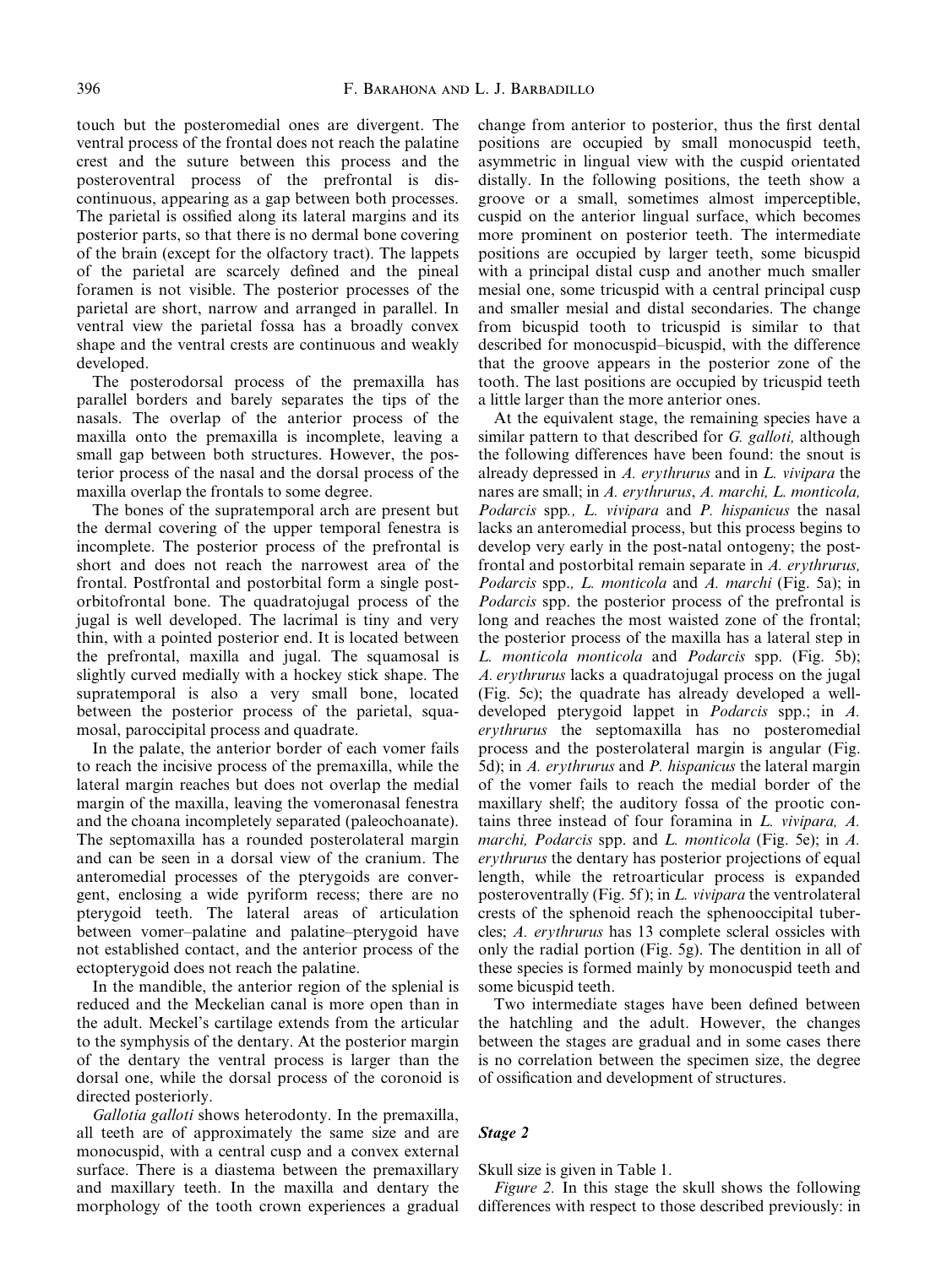

Fig. 2. Dorsal (left) and ventral (right) views of the cranium of *Gallotia galloti* (UAM.R.Gg27) at Stage 2. Scale bar  $= 1$  mm.

the neurocranium, the joints between bones are almost calcified; the basicranial fenestra is smaller, but still open; the ventrolateral crest of the sphenoid reaches the sphenoccipital tubercles, and a lateral expansion appears at the base of each basipterygoid process.

The bones that develop from the splanchnocranium are in a similar state to that described for Stage 1, although they have experienced some degree of calcification. In the quadrate, the pterygoid lappet starts to develop.

The anterior area of the nasal is ossified and the posterior part is superimposed over the frontal. The frontal is less constricted. Both frontals increase their ossification in the medial region and the closure of the parietal progresses from lateral to medial. The area around the pineal foramen and the anterior margin of the parietal are not yet ossified, but the pineal foramen is already defined. The ventral crests of the parietal (posterolaterals and anterolaterals) touch. The posterior end of the frontal is ossified and the interdigitations become distinctive, but not very pronounced.

The posterodorsal process of the premaxilla is more developed and is introduced deeply between both nasals. The tip of the dorsal process of the maxilla is more pronounced and narrower and becomes superimposed on the anterolateral process of the frontal.

The palatal shelf of the jugal develops a medially directed process and the squamosal extends posterolaterally. The postorbitofrontal ossifies anteroposteriorly but in an unequal way, being stronger in its lateral zone.

The anterolateral process of the ectopterygoid touches the lateral process of the palatine and the first

pterygoid teeth appear. The first and second supraoculars start to ossify peripherally and the third appears as a small central nodule. The parasphenoid ossifies posteroanteriorly and in its central zone. The number of teeth and the proportion of tricuspid teeth increase.

At this stage the frontals are already fused and remain waisted in A. erythrurus (Fig. 5h). In L. monticola, L. vivipara, Podarsis spp., P. hispanicus and A. marchi the projections of the dorsal process of the maxilla are ossified but do not overlap the frontal. The palatal shelf of jugal lacks a medial process in A. erythrurus, A. marchi, Podarcis spp., L. monticola and L. vivipara (Fig. 5i). The squamosal does not undergo posterior development in A. erythrurus, A. marchi, Podarcis spp. or Lacerta spp. (Fig. 5j), and in L. vivipara the anterolateral process of the ectopterygoid does not yet reach the palatine (Fig. 5k). In P. hispanicus, A. erythrurus and A. marchi the ventrolateral crests of the sphenoid are closer to the sphenooccipital tubercles but do not touch them, while in A. erythrurus the basipterygoid processes have retained the juvenile form with no development of the ventrolateral crest (Fig. 5l). As in G. galloti, the number of teeth increases in all species, but there are a majority of bicuspid teeth and only sporadically some tricuspids.

# Stage 3

Skull size is given in Table 1.

Figure 3. In the neurocranium, the base of the ascending process of the supraoccipital is ossified, the sutures between the bones are visible but not cartilaginous,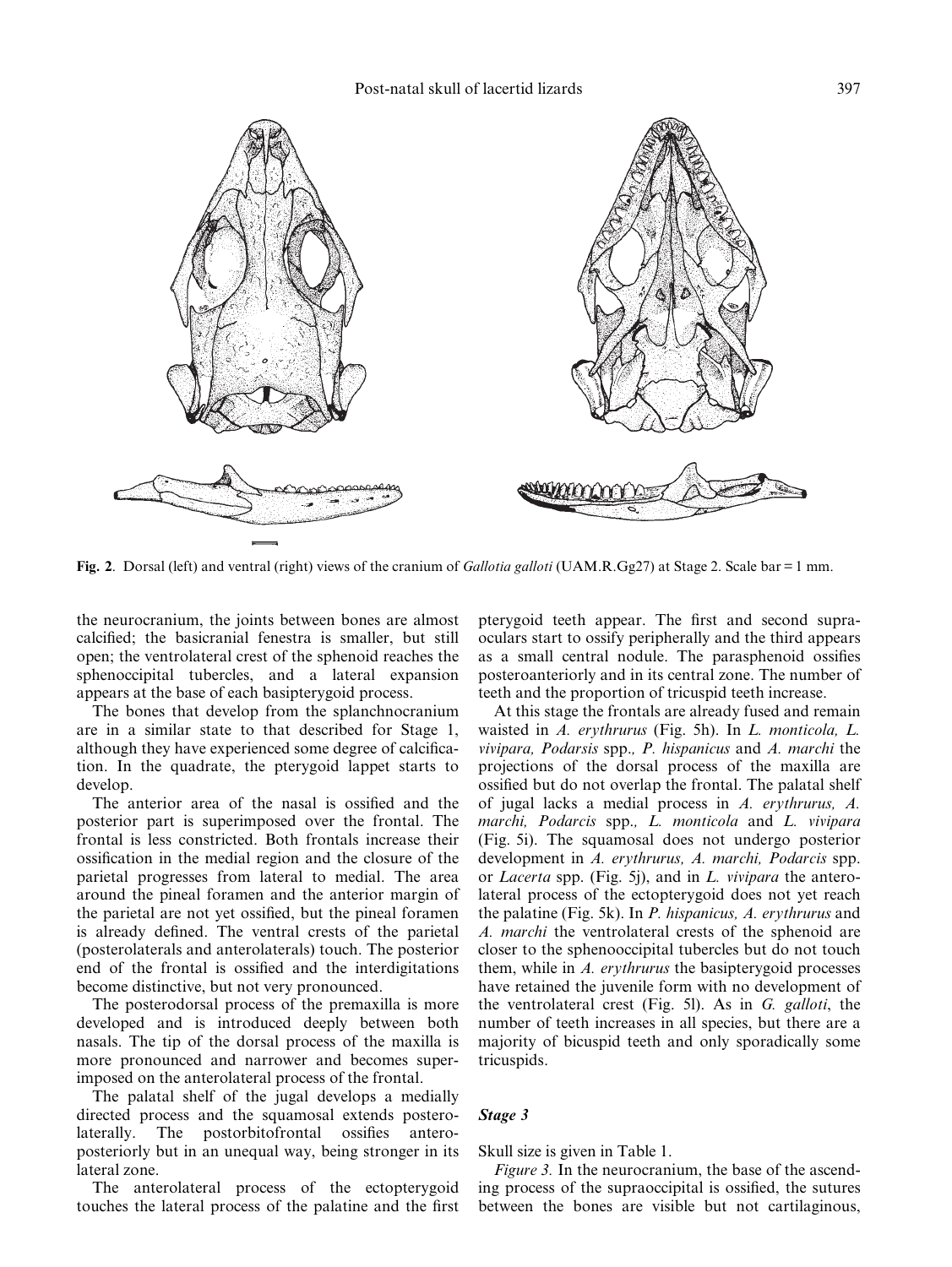

Fig. 3. Dorsal (left) and ventral (right) views of the cranium of Gallotia galloti (UAM.R.Gg35) at Stage 3. Scale bar = 1 mm.



Fig. 4. Dorsal (left) and ventral (right) views of the cranium of Gallotia galloti (UAM.R.Gg13) at Stage 4. Scale bar = 1 mm.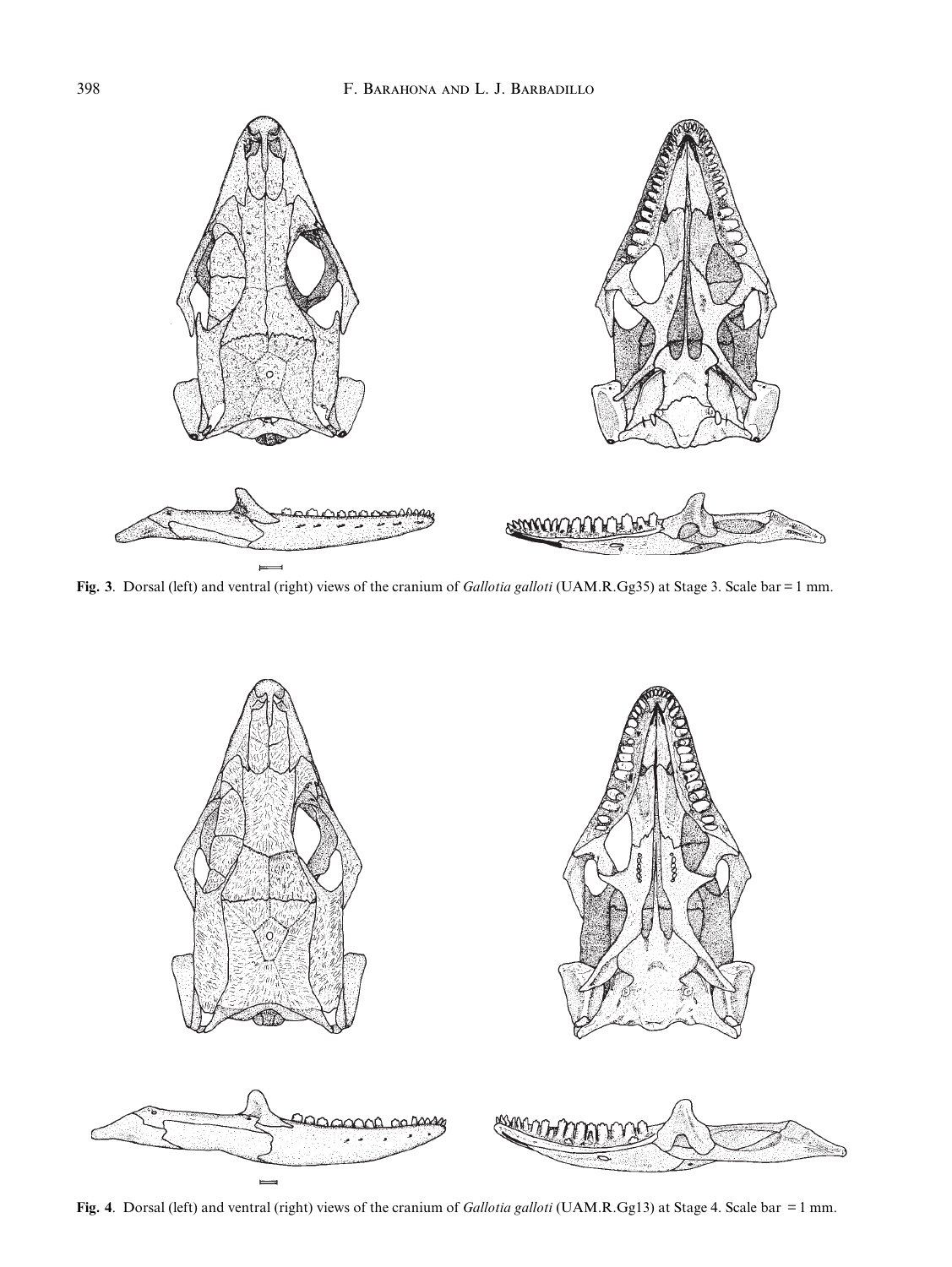

Fig. 5. a, Dorsal view of the postfrontal and postorbital of A. marchi (UAM.R.Al.2); b, lateral view of the maxilla of L. m. monticola (UAM.R.L.m.76); c, lateral view of the jugal of A. erythrurus (UAM.R.Ac.1); d, dorsal view of the septomaxillae, d1, A. erythrurus (UAM.R.Ac.1), d2, A. marchi (UAM.R.Al.2), d3, P. algirus (UAM.R.Ps.11); e, medial view of the prootic of A. marchi (UAM.R.Al.2); f, medial view of the articular of A. erythrurus (UAM.R.Ac.1); g, scleral ossicles of g1, P. algirus (UAM.R.Ps.54) and g2, A. erythrurus (UAM.R.Ac.23); h, frontals of A. erythrurus (UAM.R.Ac.1); i, dorsal view of the jugal of L. monticola (UAM.R.Lm.76), j, squamosal of P. hispanica (UAM.R.H.30); k, schematic illustration showing the relation between the ectopterygoid and palatine in L. vivipara; l, ventral view of the sphenoid of A. erythrurus (UAM.R.AC.11); m, ventral view of the neurocranium of A. marchi (UAM.R.Al.2); n, ventral surface of the parietal of n1, P. algirus (UAM.R.Ps.11) and n2, A. erythrurus (UAM.R.Ac.1); o, dorsal view of the parietal of L. vivipara (UAM.R.Lv.1); p, frontal view of the premaxilla in p1, A. erythrurus (UAM.R.Ac.1) and p2, L. monticola (UAM.R.Lm.76); q, medial view of the quadrate in q1, A. erythrurus (UAM.R.Ac.1) and q2, L. vivipara (UAM.R.Lv.1); r, lateral view of the neurocranium in r1, P. algirus (UAM.R.Ps11) and r2, A. marchi (UAM.R.Al.2); s, lateral view of the dentary in s1, P. algirus (UAM.R.Ps.9) and s2, L. vivipara (UAM.R.Lv.14) dentary; t, palpebral of t1, A. erythrurus (UAM.R.Ac.1) and t2, P. algirus (UAM.R.Ps.11). Scale bars = 1 mm.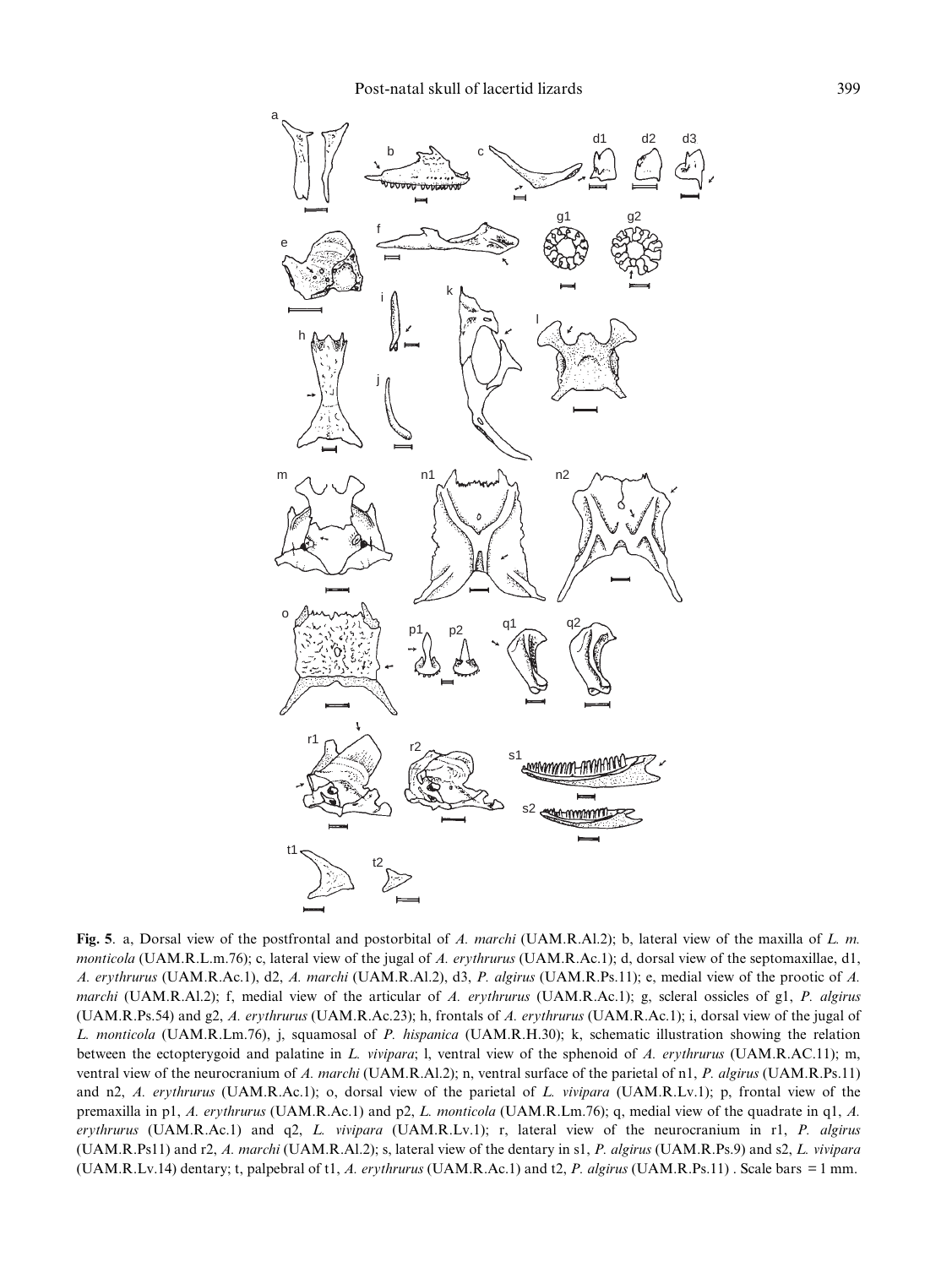the basipterygoid processes are more robust and still have cartilage at their tips. The alar process of the prootic contacts the epipterygoid. The ventral surface of the sphenoid is depressed. The alar and basipterygoid processes touch; this feature only occurs in Gallotia spp. (pers. obs.). In some individuals, the quadrate already shows a developed pterygoid lappet. Both condylar areas are more ossified, but the cephalic condyle remains cartilaginous around the tympanic foramen. The anterior border of the vomer has established contact with the incisive process of the premaxilla and its posterior process now overlaps the maxillary shelf (neochoanate). The ventral process of the prefrontal touches the palatine crest. The vomer-palatine and palatine-pterygoid articulations are completely established and the supraoculars are ossified.

The parietal is ossified completely, shows interdigitations and the posterior edge of the parietal fossa is straight. The arrangement of the ventral crests of the parietal change; the posterolateral and anterolateral crests do not touch.

At this stage P. algirus and A. erythrurus already show pterygoid teeth. In A. erythrurus the anterior margins of the supraoccipital are in parallel. In A. marchi and A. erythrurus the alar process of the prootic fails to touch the epipterygoid and, with the exception of A. marchi, the ventrolateral crests of the sphenoid touch the basal tubera (Fig. 5m). A. erythrurus and P. algirus also have the ventral surface of the sphenoid depressed and with the exception of P. algirus, the remaining species retain the juvenile arrangement of the ventral crests of the parietal (Fig. 5n). In A. erythrurus, L. m. monticola and L. monticola cyreni the supraoculars are not yet completely ossified. A. erythrurus, L. vivipara and P. hispanicus retain the posterior edge of the parietal fossa concave and the parietal osteoderms do not reach the posterior edge (Fig. 5o).

#### Stage 4

Skull size is given in Table 1.

Figure 4. The skull in adults of G. galloti is relatively higher and more robust, with the snout less depressed. The nares are small and the gap between the maxilla and premaxilla disappears completely.

In the neurocranium the ascending process and the apices of the basipterygoid processes are ossified, the sphenooccipital tubercles have epiphyses and the posterior and paroccipital processes of the prootic and otooccipital are well developed. The Meckelian canal is smaller than in the anterior stages and Meckel's cartilage remains cartilaginous anteriorly. The articular condyle, retroarticular process and both ends of the epipterygoid are ossified.

The frontals are little waisted (the lateral edge of frontal reaches the level of the lateral edge of the palatine) and the dorsal process of the maxilla is superimposed extensively over the anterolateral process of the frontal. The posterior border of the parietal covers the anterior edge of the supraoccipital and reaches the level of its posterior one in larger individuals. There is no gap between the ventral processes of the frontal and prefrontal. The supratemporal fenestra is closed in larger individuals. Cephalic osteoderms are widely distributed on the skull roof and reach the posterior edge of the parietal.

The anteromedial processes of the pterygoids are arranged in parallel so that the pyriform recess is narrow throughout most of its length. The pterygoid teeth are arranged linearly. In the dentary the dorsal projection is larger than the ventral one. Adults of G. galloti have a majority of tricuspid teeth rather than monocuspid or bicuspid teeth. In the third or fourth tooth position, the maxillae of the largest individuals have two or three teeth larger than the rest, and these can be bicuspids or tricuspids. In general, large individuals have very worn occlusal surfaces to the teeth.

Adults of the remaining species differ from Gallotia in that:

a) the skull is more depressed in P. muralis, P. hispanica and A. marchi,

b) the nares are small in all species except A. erythrurus, A. marchi, and L. monticola,

c) in  $P$ . hispanicus and  $A$ . erythrurus the snout has a medial depression,

d) in P. hispanicus, A. erythrurus, A. marchi and L. vivipara the posterior margin of the parietal does not reach the anterior edge of the supraoccipital,

e) in many individuals of A. marchi, the anterior process of the maxilla does not completely overlap the premaxilla,

f ) in Lacerta spp. and in A. marchi the dorsal process of the maxilla is not superimposed extensively on the frontal,

g) in a lateral view of the skull of A. erythrurus, the anterior process of the jugal is well exposed,

h) in A. erythrurus, the parietal lappets have got lateral expansion (Fig. 5n2),

i) the posterodorsal process of the premaxilla is leafshaped in A. erythrurus and L. vivipara, and arrowshaped in *L. monticola* (Fig. 5p),

j) in P. hispanicus and A. erythrurus the superposition of the posterior process of the vomer above the palatal platform of the maxilla is less than in the other species,

k) the anterolateral process of the ectopterygoid and the palatine touch in all species except in L. vivipara,

l) the anteromedial processes of the pterygoids are convergent in all species except in *P. algirus* where they are almost in parallel,

m) in a medial view of the quadrate, the anterior border is angular in A. erythrurus and rounded in the remaining species (Fig. 5q),

n) in P. hispanicus the quadrate has not developed a pterygoid lappet,

o) the alar process of the prootic remains scarcely developed in A. erythrurus and A. marchi (Fig. 5r),

p) the posterior and paroccipital processes of the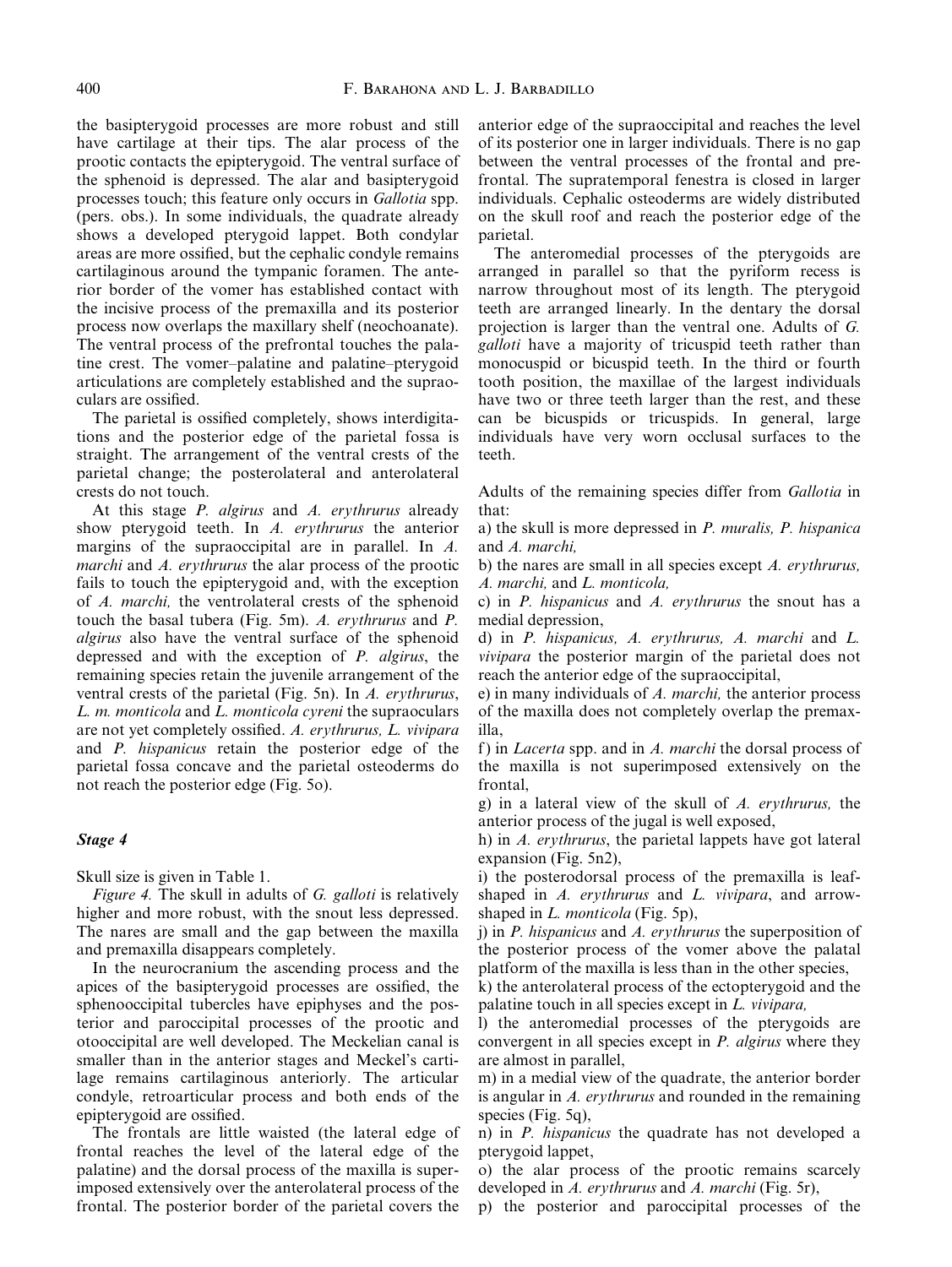prootic and otooccipital are short in P. hispanica, P. hispanicus, L. vivipara and A. marchi (Fig. 5r),

q) in the dentary, the ventral projection is longer than the dorsal one in P. hispanicus, A. marchi, L. monticola and L. vivipara while both are almost the same size in P. algirus (Fig. 5s),

r) the number of premaxillary teeth in G. galloti, A. erythrurus and Podarcis spp. is almost constant at seven, although L. monticola, A. marchi and L. vivipara have more than eight teeth,

s) in these species the teeth are monocuspid in the premaxilla and the first positions of the maxilla and dentary, and bicuspid in remaining positions with a few tricuspid teeth occasionally. The proportion of bicuspid teeth is highest in all these species except L. vivipara where the proportions of mono- and bicuspid teeth are similar,

t) dental hypertrophy in the maxilla occurs only in G. galloti,

u) the palpebral is relatively larger in A. erythrurus and has a dorsoposterolateral process and a concave posterior margin (Fig. 5t),

v) cephalic osteoderms are scarcely developed in A. erythrurus,

x) P. algirus develops infratemporal osteoderms.

#### Sexual dimorphism and individual variation

No differences have been found between the sexes with respect to the presence and morphology of the bones, but individual variation is relatively frequent.

The most common individual variations are: in L. *vivipara* the presence/absence of the lacrimal, of a fissure in the ventral crest of the premaxilla, and in the number of sclerotic ossicles  $(13-14)$ ; in *P. muralis* the different morphologies of the posterodorsal process of the premaxilla, both margins in parallel or with a leaf shape; in P. algirus, P. hispanicus and G. galloti the degree of fusion of frontals; in A. erythrurus the contact between posterolateral process of the premaxilla and the frontal; in A. erythrurus, L. m. monticola and L. m. cantabrica the open or closed pineal foramen; in A. erythrurus and A. marchi the presence/absence of an anterior fissure in the parietal; and in G. galloti and A. erythrurus the development of the quadrate lappet and the ossification of the cephalic condyle.

Generally, in each species, the different stages of ontogenetic ossification are reached in a range of body sizes. Thus, for a given size, some individual variation exists in the degree of ossification of the parietal, frontal, dorsal process of the maxilla, ventral process of prefrontal and the neurocranial bones. In adults of G. galloti and P. algirus the supratemporal fenestra is generally closed, but there are some exceptions in those species where the adults are small. Thus a significant proportion of adults of A. erythrurus, A. marchi, P. bocagei bocagei, P. hispanicus, L. vivipara, L. monticola, P. muralis and P. hispanica retain an open supratemporal fenestra while the posterior tip of the postorbital curves and touches the parietal in some adults of P. bocagei, A. erythrurus and A. marchi. There is also individual variation in newborns: in G. galloti in the degree of the contact between the anterolateral process of the ectopterygoid and palatine; in A. erythrurus, A. marchi, Podarcis and L. monticola in the presence/absence of palpebrals; and in P. algirus in the posterior development of the squamosal.

# DISCUSSION AND CONCLUSIONS

#### Ontogeny, articulations and cranial kinesis

In the hatchlings of all species, all cranial bones are represented except intradermal ossifications (supraoculars, cranial and infratemporal osteoderms), although the degree of ossification varies. Thus, those bones that form the palate (vomer, palatine, pterygoid and ectopterygoid); the dermal bones of the mandible; and those that define the outline of the cranium (like the jugal, squamosal and postorbital), are completely ossified. This is probably because these bones are the first to be ossified in the dermatocranium, as in Podarcis sicula, Lacerta agilis and L. vivipara (Rieppel, 1976, 1977, 1992b, 1994). On the other hand, not all areas of these bones show the same level of ossification. Those areas that form the edges of the skull are more fully ossified: the palatal region of the maxilla and premaxilla, the lateral areas of the postorbitofrontal, frontal and parietal and the posterodorsal process of the prefrontal. Also, those areas that take part in the articulations, whether these are of syndesmotic or synovial nature, are scarcely defined and ossified. So, the articular areas of the bones derived from the chondrocranium and splanchnocranium show large cartilaginous areas and the bones derived from the dermatocranium have either still not established contact or the contact is incomplete.

The individual's development involves a progressive ossification of the bones and a definition of the structures that participate in the articulations. The individual sequence of ossification for each bone has not been observed but seems simultaneous for the large majority of elements. Thus, the bones of the snout region, premaxilla, maxilla and nasal finish their ossification before those of the skull roof, and the posterior region of the frontal ossifies before the anterior region of the parietal. A simultaneity exists in the full ossification of the parietal and neurocranium and this process is the last. All these processes are largely completed in Stage 3.

The changes experienced by structures involved in the joints are very important. Knowledge of these structures and their changes during post-natal ontogeny permits a general hypothesis that increase in individual size during maturity results in a loss/reduction of metakinesis and mesokinesis.

The loss of metakinesis is basically due to the progressive ossification of cartilaginous structures that facilitate the movement between the occipital and maxillary segments, of the connective tissue between the bones of the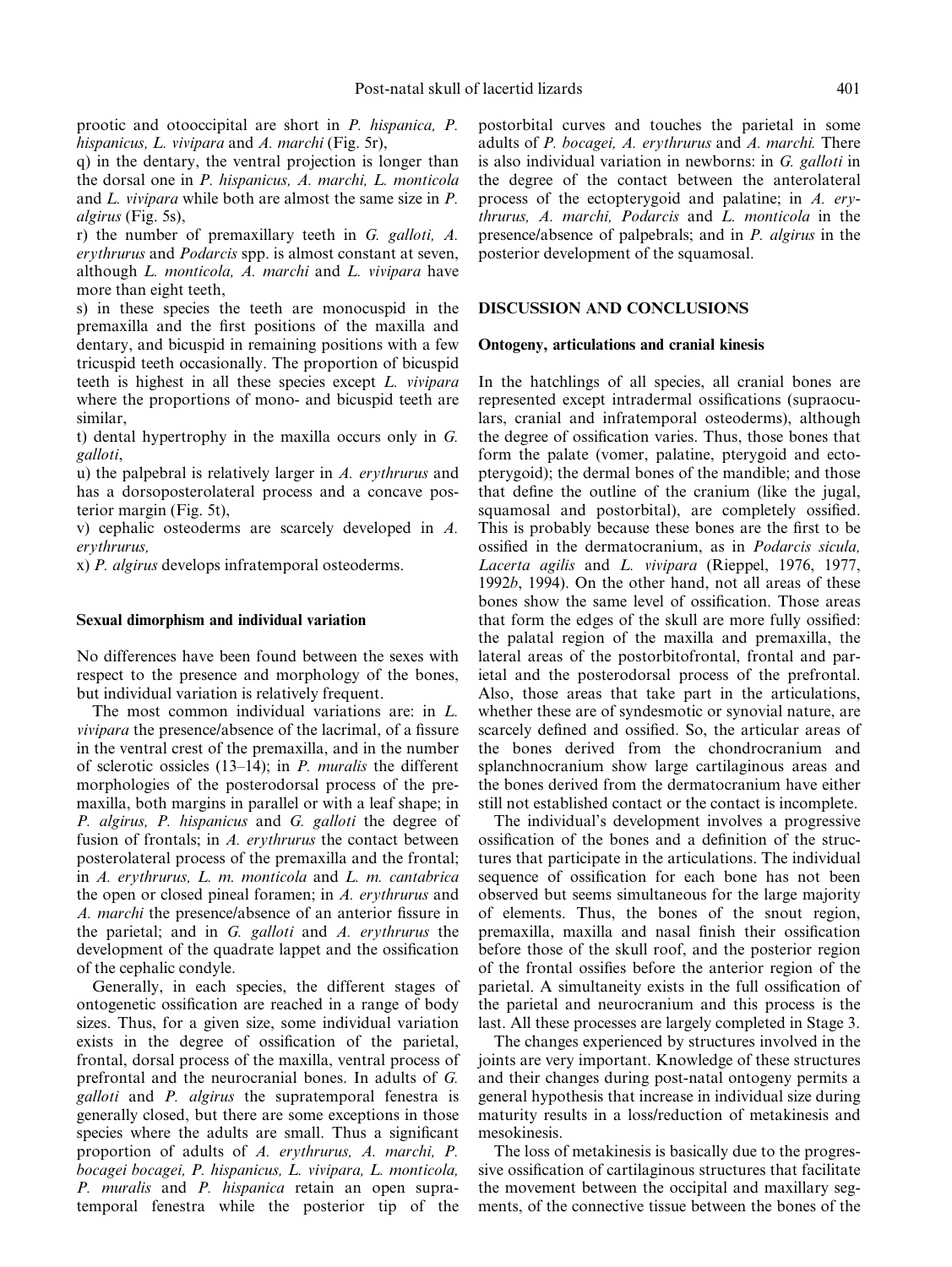parietal, rostral and basal units, and of the cartilages of the quadrate and epipterygoid. This increased ossification is necessary for the progressive definition and robustness of the structures that participate in the articulations, and for the adhesion of osteoderms, not only on the surface of the bones, but also on their sutures. The loss of movement in the mesokinetic axis is due to the increase, in number and in grade of development, of the frontoparietal interdigitations. Nevertheless, these processes do not develop in the same way in all species. In the larger species, P. algirus and G. galloti, the interdigitations are much larger. The situation varies in species of medium size. A. erythrurus does not have frontoparietal interdigitations, the processus ascendens of the supraoccipital is scarcely ossified and in a large proportion of adult individuals, the cephalic condyle of the quadrate is incompletely ossified. In contrast, the condition in L. m. monticola, L. m. cyreni, P. muralis and P. b. bocagei is closer to that of the larger species, although they do not reach the grade of development. The smaller species are also variable. Both P. hispanicus and  $L$ . *vivipara* have a relatively more ossified skull than A. marchi, in which (though not matching the condition of A. erythrurus) the number and the development of the frontoparietal interdigitations are less than in remaining species. P. hispanica, L. m. cantabrica and P. b. carbonelli show a condition intermediate between the medium and small species.

Frazzetta (1962) described the skulls of some lacertids (Lacerta agilis, Lacerta viridis and Podarcis muralis) as amphikinetic, a condition generalized to the rest of the lacertid lizards. Like Arnold (1993), we consider that the presence of a interdigitated frontoparietal suture with adherent osteoderms effectively prevents dorsoventral movements at the mesokinetic axis. Thus, with the exception of A. erythrurus, we propose that all the species described here have monokinetic skulls. This loss of kinesis might be supposed to have a negative effect in the seizing and manipulation of food in the mouth. However, it has been proposed that the presence of pterygoid teeth in larger species can counter this loss (Montanouchi, 1968). Pterygoid teeth occur in the larger of the species described here and in other lacertids of large size (Arnold, 1989b).

# New features for Lacertidae

The study of a large sample of both articulated and disarticulated skull bones has shed new light on the basic cranial anatomy of the studied lacertids. The differences between the results of this study and those obtained by other authors are due to several factors:

a) in many previous studies, results obtained from the study of a single species and/or the use of a small sample were generalized to the rest of the Lacertidae,

b) few studies have considered intraspecific variation nor included a large sample of disarticulated skull material.

Among the most outstanding anatomical features not

previously described (or described for only one species), or differing from the descriptions of other authors are:

1) The presence of the supratrigeminal process. This process is more conspicuous in juveniles and in the smallest species. Estes, de Queiroz & Gauthier (1988) stated that this process is present in Iguania but absent in the rest of the Squamata.

2) Individual variation in the posterior opening of the Vidian canal. According to Estes et al. (1988), in lacertids, cordylids, scincids, and xantusiids, the posterior opening is on the prootic/parabasisphenoid suture. In the species studied here, the position of this opening shows individual variation in juveniles and subadults where it can appear wholly within the sphenoid or on the suture between this bone and the prootic. In adults the prootic and parabasisphenoid are fused, so the suture is not visible and the position of the foramen cannot be described with accuracy

3) According to Estes et al. (1988), the occipital fossa of the neurocranium is floored by the basioccipital in Scincomorpha, with a tendency for the otooccipital to exclude the basioccipital in its formation. The latter condition has been seen in some examples of P. bocagei and A. erythrurus and in all subadults of L. viridis (pers. obs.). In adults of all species, however, the neurocranium is fused, so this feature cannot be described with any accuracy.

4) Presence/absence of an opening in the anterior wall of the orbit between the prefrontal and frontal. According to Arnold (1983, 1989b) this character is variable in Acanthodactylus, L. vivipara, P. algirus, P. hispanicus, Eremias, Mesalina and Ophisops-Cabrita and is present in all species of Pedioplanis. The presence/ absence of this window shows ontogenetic and individual variation in the species studied and is also present in species not described by Arnold such as Podarcis spp., A. marchi, G. galloti, and L. monticola.

#### Cranial characters and phylogeny

In addition, there are synapomorphies for Scincomorpha or some of its clades (Estes *et al.*, 1988) which have reverted to the primitive condition in some of the studied taxa:

1) The presence on the quadrate of a well-developed medial pterygoid lappet, stated by Estes et al. (1988) as a synapomorphy for Lacertiformes. In the studied species, this character reverts to the primitive condition in P. hispanicus and shows individual variation in G. galloti.

2) The presence of a well-developed alar process in the prootic has also been considered a synapomorphy, not only of Scincomorpha but of Scleroglossa (all squamates except iguanians) as a whole (Estes et al., 1988). However, in A. erythrurus and A. marchi this character reverts to a primitive condition. A similar situation is pointed out by Lang (1991) in some genera of Cordylidae.

3) The arrangement of the anteromedial processes of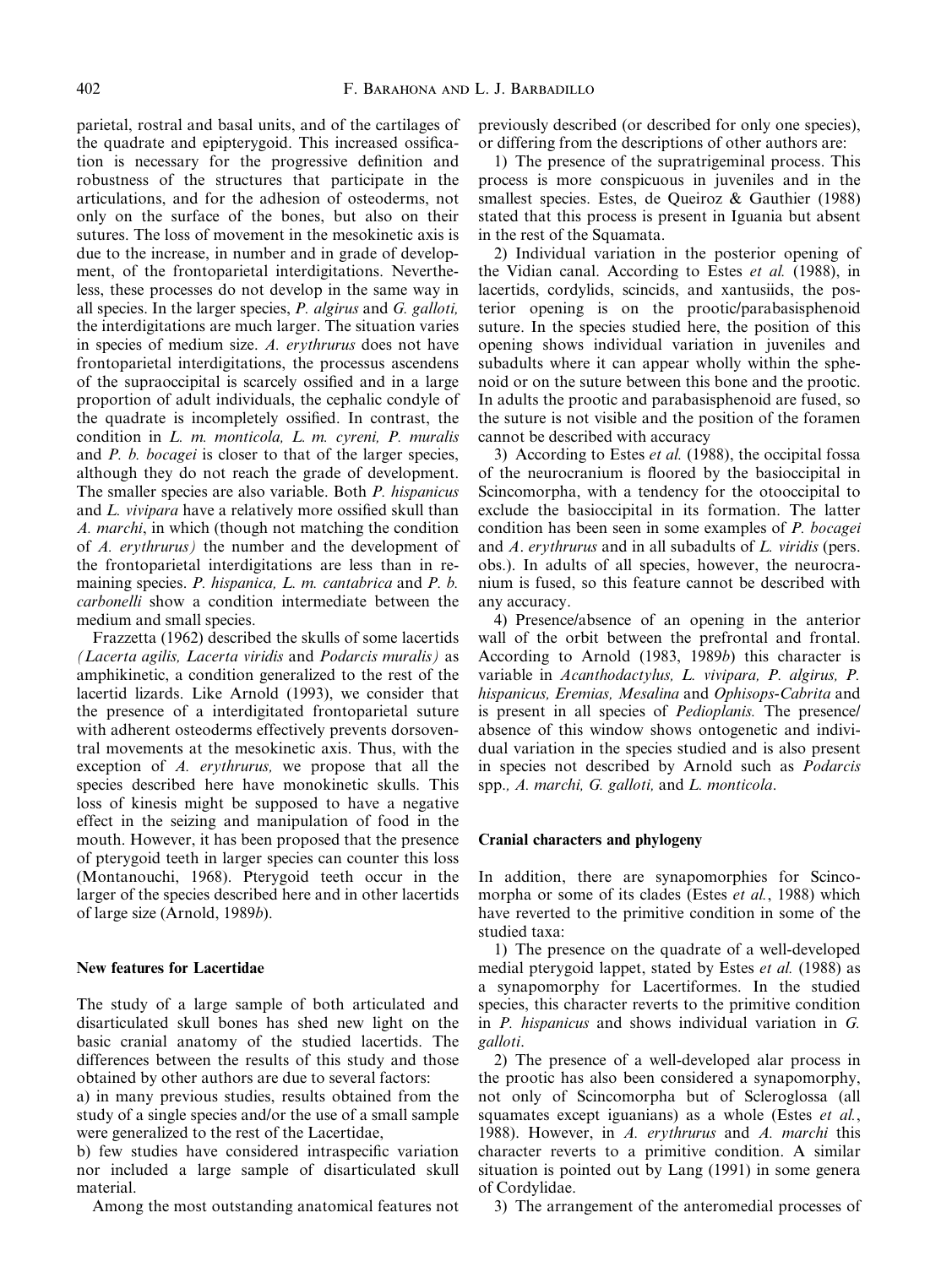the pterygoids, which border the pyriform recess. Estes et al (1988) stated that the presence of a narrow pyriform recess is the primitive condition and occurs in teiids and in some lacertids, gymnophthalmids, iguanids and agamids. In the studied species, this condition is shown only in large-bodied species, P. algirus and G. galloti.

4) The participation of the ventrolateral crests of the sphenoid in the formation of the sphenooccipital tubercles is considered by Lang (1991) to be the most derived condition in Scincomorpha. Nevertheless, as in Teiidae and some genera of Cordylidae, this character reverts to the primitive condition in A. marchi.

5) In Scincomorpha, the nasals are usually in partial contact in the midline. However, in some individuals of A. erythrurus, both bones are completely separated by the posterodorsal process of the premaxilla which reaches the frontal. This same situation has been described in some teiids, gymnophthalmids, and xantusids (see MacLean, 1974; Savage, 1963).

6) The absence/presence and position of the pineal foramen is variable in Scincomorpha. In the Lacertidae, absence has been reported for genera like Adolphus, Holaspis, Gastropholis, Bedriagaia, "Lacerta" equinata, "Lacerta" jacksoni, and reduction in Nucras, Poromera and Tropidosaura (Estes et al., 1988; Arnold, 1989b). In the studied group, some adults of L. m. monticola, L. m. cantabrica and A. erythrurus also lack the foramen.

The distribution of some of the characters that have been used in phylogenetic analysis also differs from that given by other authors:

1) Estes et al. (1988) reported the absence of a postfrontal in Lacerta (sensu lato). The results obtained here indicate that this condition is variable in Lacerta since the postfrontal and postorbital are separated in L. monticola. A similar situation has been observed in Lacerta bonnali, Lacerta viridis, Lacerta schreiberi and in juveniles and subadults of Lacerta lepida (pers. obs.).

2) According to Arnold (1989b), the squamosal contacts the posterolateral process of the parietal in Gallotia spp. and in the Ethiopian forms (Nucras, Philochortus, Meroles-Aporosaura, Pseudoeremias). In the examples studied of G. galloti, the bones never establish contact and the same situation is shown by G. atlantica, G. caesaris, and G. stehlini (pers. obs.).

3) The distribution of the osteoderms on the parietal in P. hispanicus and L. vivipara differs from that described by Arnold (1989b). Arnold described the osteoderms as reaching the posterior edge of the parietal, but our examination shows that they arrange more anteriorly.

4) According to Arnold (1989b), all species studied here have a squamosal with a hockey-stick shape. In fact, both G. galloti and Psammodromus spp. have the posterior area medially expanded.

#### Characters in need of emendation

The study of disarticulated skull bones has also helped

to clarify some features that had been misunderstood because they had been described in articulated skulls:

(a) Arnold (1989b) described the dorsal process of the maxilla as follows: `dorsal process of the maxilla, broad at most only slightly embraced by processes of frontal bone, or narrower and often quite extensively embraced by narrow processes of frontal'. We consider that this character has to be redefined because the frontal does not embrace the maxilla and there is no relation between the size of the dorsal process and how much it overlaps the frontal.

Other such characters in need of emendation include:

(b) The definition of a step in 'the lower border of outer face of jugal' when in fact this feature is located in the maxilla, and `inner crest of jugal bone clearly visible behind ectopterygoid in ventral view' when this crest is present on the palatal shelf of the jugal. Contra Arnold, who considered the latter character a synapomorphy of Psammodromus spp., the results obtained here show that this feature is also present in G. galloti, G. caesaris, G. atlantica, absent in G. simonyi and variable in G. stehlini (pers. obs.).

(c) The cephalic condyle of the quadrate presents a foramen that is visible in large specimens. Juveniles and subadults lack the foramen but, in dried bones, have in its place a recess which some authors have interpreted as a pit for the posterior tip of the squamosal (Rieppel, 1976). Observations made on stained examples show that this area remains cartilaginous in juveniles and that the foramen is in fact present. During post-natal ontogeny this area ossifies, with bone appearing around the foramen. Hikida (1978) interpreted this ossification as an independent bone, the quadratojugal.

## Cranial characters and small size

Some of the characters that are shown by small-sized species have also been described in other small scincomorphs. Thus, short paraoccipital processes are described in Gymnophthalmidae, Cordylidae and burrowing scincids (Jollie, 1960; Rieppel, 1981; Lang, 1991) and Rieppel (1981, 1984) described the presence of conspicuous semicircular canals in Scincidae and Gekkonidae. The presence of a columellar apparatus with a relatively short columella and a large footplate is also true for Gymnophthalmidae (MacLean, 1974) and Feylininae (Rieppel, 1981). We consider that the decrease in cranial diameter results in a reduction in length of the paroccipital processes, a reduction of the relative length of the columella, and more conspicuous semicircular canals, so these features would be convergent in small lizards.

The most significant variations seen are ontogenetic and are related to the appearance of new traits, the evolution of articulations, changes in the relative position of some skull elements, the degree of calcification or ossification of processes, and differences between species in the timing of the stages of development of given structures (heterochrony). The absence of lacri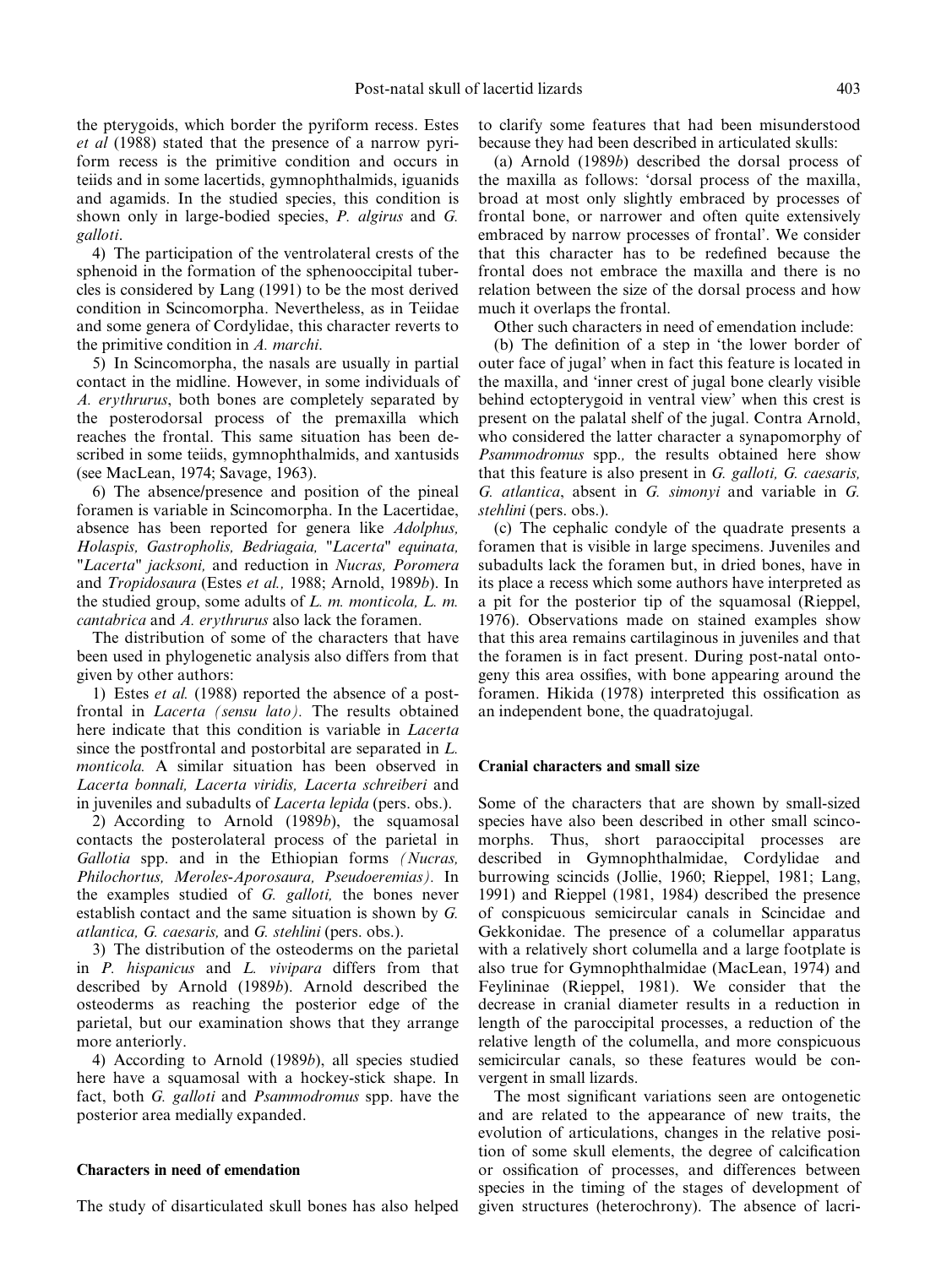mals in some individuals of L. *vivipara* has also been reported by Rieppel (1992b). Like Alberch et al. (1979) and Alberch (1989), who described this situation for other cranial bones, we consider that the loss of the lacrimal may be related to paedomorphosis. Also, as proposed by Rieppel (1992b), the lacrimal is the last bone to appear in cranial osteogenesis, and there is therefore a greater chance that it may be lost as a result of heterochronic changes.

## Cranial characters: ontogeny and phylogeny

In the analysis of lacertid interrelationships (Arnold, 1989b), several characters were treated as plesiomorphies on the basis of outgroup comparison and their polarization is also corroborated by ontogeny. These characters are: frontal bones separate throughout life, medial depression on snout absent, postfrontal and postorbital separate, shape of squamosal bone slender, inner crest of jugal not visible behind ectopterygoid, and ossification of temporal scales not extensive. Other features also treated as plesiomorphies by Arnold but not corroborated by ontogeny are: small nasal openings, presence of interdigitations in the fronto-parietal suture and covering of cranial osteoderms extends to back of the parietal.

The results obtained emphasize the necessity of intraand interspecific studies not only in lacertids but also in other squamates. In addition, they demonstrate the need to take the ontogenic trajectory into account in the definition of characters since there are differences between species in the timing of the stages of development of given structures. Further studies of this kind will permit a more accurate definition of those features useful in phylogenetic analysis and in the identification of fossil remains.

#### Acknowledgements

This study was completed as part of a Ph.D thesis of the Universidad Autónoma de Madrid (Barahona, 1996), under the supervision of Luis Javier Barbadillo. We would like to thank the Department of Anatomy and Developmental Biology (UCL) and specially Dr Susan Evans who provided facilities and assistance during the completion of the doctoral thesis and this paper. Lizards were collected under the authority of a permit issued by ICONA.

#### **REFERENCES**

- Abdeen, A. M. & Zaher, M. M. (1992). Further studies on the ophidian osteocrania: the osteocranium of a late embryo of snake Eryx jaculus (family Boidae). J. Egypt. Ger. Soc. Zoo. 7  $(B)$ : 295-333.
- Alberch, P. (1989). The logic of monsters: evidence for internal constraint in development and evolution. Geobios, memoire special 12: 21-57.
- Alberch, P., Gould, S. J., Oster, G. F. & Wake, D. B. (1979). Size and shape in ontogeny and phylogeny. Paleobiology  $5$  (3): 296 $-$ 317.
- Arnold, E. N. (1973). Relationships of the Palearctic lizards assigned to the genera Lacerta, Algyroides and Psammodromus (Lacertidae). Bull. Br. Mus. nat. Hist.  $25: 291-366$ .
- Arnold, E. N. (1983). Osteology, genitalia and the relationships of Acanthodactylus (Reptilia: Lacertidae). Bull. Br. Mus. nat. Hist.  $44:291-339$ .
- Arnold, E. N. (1989a). Systematics and adaptive radiation of equatorial African lizards assigned to the genera Adolfus, Bedriagaia, Gastropholis, Holaspis and Lacerta (Reptilia: Lacertidae). J. nat. Hist. 23: 525-555.
- Arnold, E. N. (1989b). Towards a phylogeny and biogeography of the Lacertidae: relationships within an Old World family of lizards derived from morphology. Bull. Br. Mus. nat. Hist. 55: 209±257.
- Arnold, E. N. (1991). Relationships of the South African lizards assigned to Aporosaura, Meroles and Pedioplanis (Reptilia: Lacertidae). J. nat. Hist. 25: 783-807.
- Arnold, E. N. (1993). Phylogeny and Lacertidae. In Lacertids of the Mediterranean region. A biological approach:  $1-16$ . Valakos, Bohme, Pérez-Mellado (Eds). Athens: Hellenic Zoological Society.
- Barbadillo, L. J. (1987). La guía de campo de los Anfibios y Reptiles de la Península Ibérica, Islas Baleares y Canarias. Madrid: Incafo.
- Barbadillo, L. J., Castilla, A. M. & Borreguero, F. (1987). Reproduction of Acanthodactylus erythrurus (Reptilia, Lacertidae) in central Spain. Communication. A preliminary study. Proc. Fourth Ord. Gen. Meet. S. E. H. Nijmegen.
- Bellairs, A. d'A. & Kamal, A. M. (1981). The chondrocranium and the development of the skull in recent reptiles. In Biology of the Reptilia, 11: 1-263. Gans, C. & Parsons, T. S. (Eds). London: Academic Press.
- Barahona, F. (1996). Osteología craneal de lacértidos de la Península Ibérica e Islas Canarias: análisis sistemático filogenético. Tesis Doctoral. Marzo 1996. Univerisdad Autónoma de Madrid, España.
- Braña, F. (1986). Ciclo reproductor y oviparismo de Lacerta vivipara en la Cordillera Cantábrica. Rev. Esp. Herpet. 1: 273-292.
- Castanet, J. & Báez, M. (1991). Adaptation and evolution in Gallotia lizards from the Canary Islands: age, growth, maturity and longevity. Amphibia-Reptilia 12: 81-102.
- Díaz-Uriarte, R. (1993). *Variación de caractersticas reproductivas* en lacértidos (Squamata, Lacertidae): Un estudio comparativo. Memoria presentada para optar al tulo de licenciado con Grado. Dpto. de Biologa. Universidad Autónoma de Madrid.
- Estes, R., de Queiroz, K. & Gauthier, J. (1988). Phylogenetic relationships within Squamata. In Phylogenetic relationships of the lizard families  $-$  essays commemorating Charles L. Camp: 119-281. Estes, R. & Pregill, G. (Eds). Stanford: Stanford University Press.
- Frazzetta, T. H. (1962). A functional consideration of cranial kinesis in lizards. J. Morph.  $111$  (3): 287-320.
- Fucik, E. (1992). On the value of the orbitotemporal region for the reconstruction of reptilian phylogeny: ontogeny and adult skull analyses of the chelonian skull. Zool. Anz. 227 (3-4): 209-217.
- Galán, P. (1992). Relaciones entre el tamaño de la puesta, de los huevos y de los juveniles con el tamaño de las hembras progenitoras en Podarcis bocagei. Communication. II Congreso Luso-Español de Herpetologa. Granada, España.
- Good, D. A. (1995). Cranial ossification in the northern alligator lizard, Elgaria coerulea (Squamata, Anguidae). Amphibia-Reptilia 16: 157-166.
- Griffith, H. (1991). Heterochrony and evolution of sexual dimorphism in the *fasciatus* group of scincid genus *Eumeces. J.* Herpet. 25 (1): 24-30.